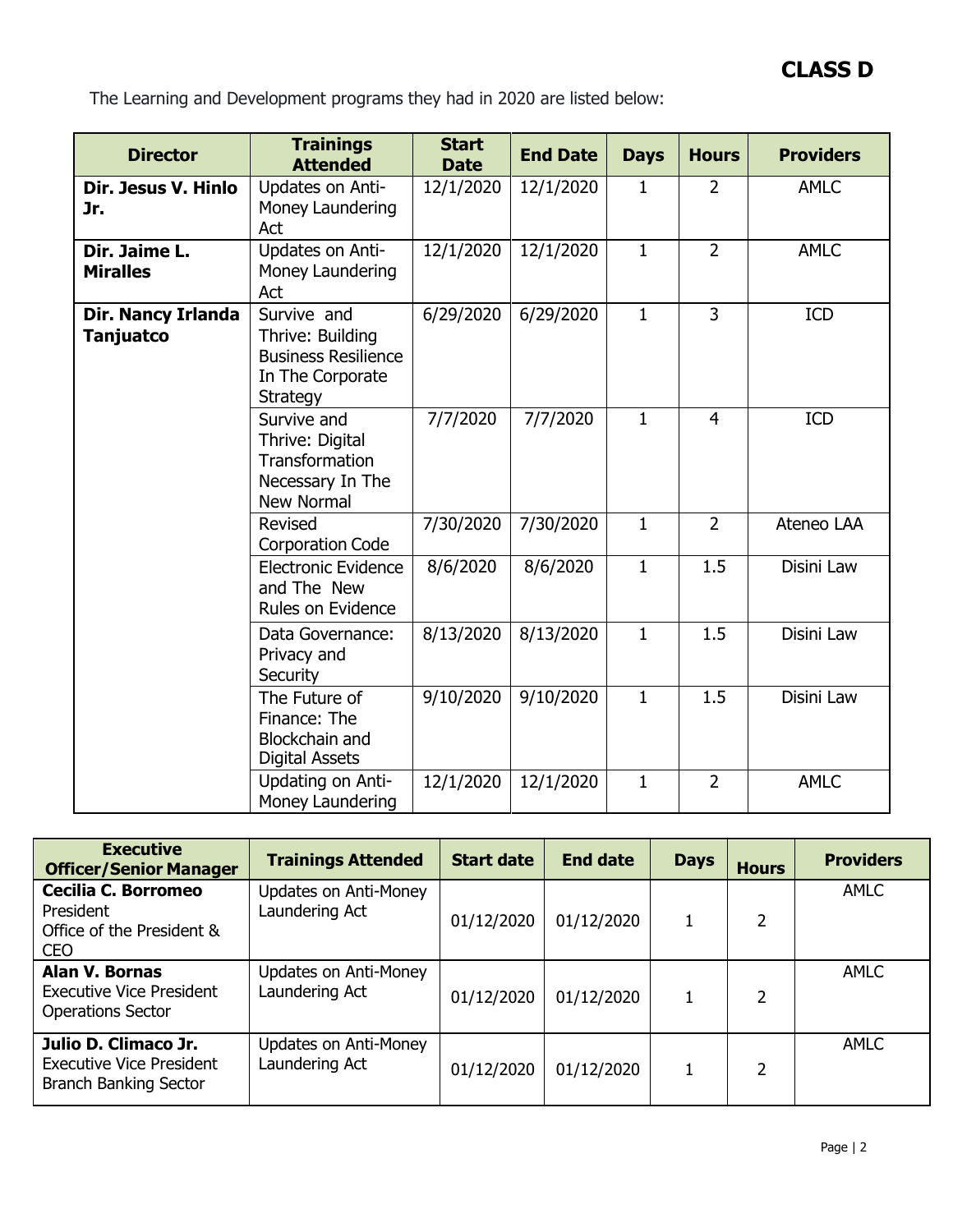| <b>Carel D. Halog</b><br><b>Executive Vice President</b>                                              | <b>Updates on Anti-Money</b><br>Laundering Act             | 01/12/2020 | 01/12/2020 | $\mathbf{1}$   | $\overline{2}$ | <b>AMLC</b>      |
|-------------------------------------------------------------------------------------------------------|------------------------------------------------------------|------------|------------|----------------|----------------|------------------|
| Treasury & Investment<br><b>Banking Sector</b>                                                        | Fmap Annual<br>Convention                                  | 28/02/2020 | 01/03/2020 | 3              | 24             | <b>FMAP 2010</b> |
| Alex A. Lorayes<br>Senior Vice President                                                              | <b>Updates on Anti-Money</b><br>Laundering Act             | 01/12/2020 | 01/12/2020 | $\mathbf{1}$   | $\overline{2}$ | <b>AMLC</b>      |
| <b>Corporate Services Sector</b>                                                                      | Seminar on 2016 IRR of<br>RA 9184                          | 20/02/2020 | 21/02/2020 | $\overline{2}$ | 15             | R.A. 9184        |
| <b>Alden F. Abitona</b><br>Senior Vice President<br><b>Technology Management</b><br>Group             | <b>Updates on Anti-Money</b><br>Laundering Act             | 01/12/2020 | 01/12/2020 | $\mathbf{1}$   | $\overline{2}$ | <b>AMLC</b>      |
| Amelia S. Amparado<br>Senior Vice President                                                           | <b>Updates on Anti-Money</b><br>Laundering Act             | 01/12/2020 | 01/12/2020 | $\mathbf{1}$   | $\overline{2}$ | <b>AMLC</b>      |
| <b>Compliance Management</b><br>Group                                                                 | CompetencyAssessment<br>Rater's Orientation                | 20/10/2020 | 20/10/2020 | 1              | $\overline{2}$ | COMPETENCY1      |
|                                                                                                       | <b>Best Practices To</b><br>Manage MI/TF Risks             | 26/08/2020 | 26/08/2020 | $\mathbf{1}$   | $\overline{2}$ | ABCOMP2          |
| <b>Annalene M. Bautista</b><br>Senior Vice President                                                  | <b>Updates on Anti-Money</b><br>Laundering Act             | 01/12/2020 | 01/12/2020 | $\mathbf{1}$   | $\overline{2}$ | <b>AMLC</b>      |
| Controllership Group                                                                                  | <b>CES Lifelong Learning</b><br>For Leadership<br>Congress | 24/11/2020 | 27/11/2020 | 4              | 14             | <b>CESB</b>      |
| Ma. Celeste A. Burgos<br>Senior Vice President<br>Agricultural & Development<br><b>Lending Sector</b> | <b>Updates on Anti-Money</b><br>Laundering Act             | 01/12/2020 | 01/12/2020 | $\mathbf{1}$   | $\overline{2}$ | <b>AMLC</b>      |
| <b>Charlotte I. Conde</b><br>Senior Vice President                                                    | Updates on Anti-Money<br>Laundering Act                    | 01/12/2020 | 01/12/2020 | $\mathbf{1}$   | $\overline{2}$ | <b>AMLC</b>      |
| Mindanao Lending Group                                                                                | <b>CES Lifelong Learning</b><br>For Leadership<br>Congress | 24/11/2020 | 27/11/2020 | 4              | 14             | <b>CESB</b>      |
| Leila C. Martin<br>Senior Vice President                                                              | Updates On Anti-Money<br>Laundering Act                    | 01/12/2020 | 01/12/2020 | $\mathbf{1}$   | $\overline{2}$ | <b>AMLC</b>      |
| <b>Strategic Initiatives Office</b>                                                                   | FIS Insights 2020                                          | 14/07/2020 | 15/07/2020 | $\overline{2}$ | 2.5            | FIS CONNECT      |
| Filipina B. Monje<br>Senior Vice President                                                            | <b>Updates on Anti-Money</b><br>Laundering Act             | 01/12/2020 | 01/12/2020 | $\mathbf{1}$   | $\overline{2}$ | <b>AMLC</b>      |
| Northern & Central Luzon<br>Lending Group                                                             | <b>CES Lifelong Learning</b><br>For Leadership<br>Congress | 24/11/2020 | 27/11/2020 | 4              | 14             | <b>CESB</b>      |
| Ramon R. Monteloyola<br>Senior Vice President                                                         | <b>Updates on Anti-Money</b><br>Laundering Act             | 01/12/2020 | 01/12/2020 | $\mathbf{1}$   | $\overline{2}$ | <b>AMLC</b>      |
| South NCR Branches Group                                                                              | Competency<br>Assessment Rater's<br>Orientation            | 20/10/2020 | 20/10/2020 | $\mathbf{1}$   | $\overline{2}$ | COMPETENCY1      |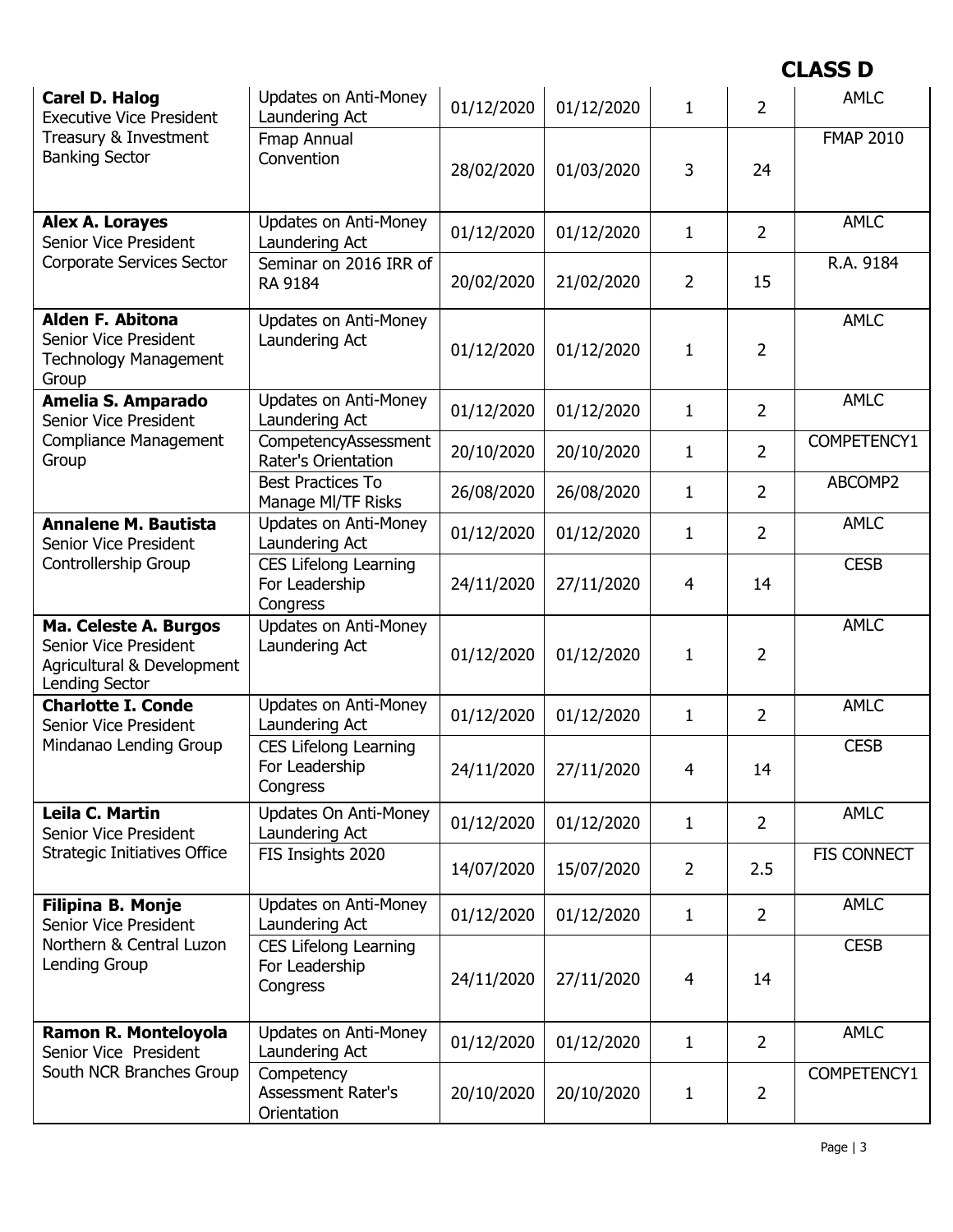| <b>Elsie Fe B. Tagupa</b><br>Senior Vice                                                             | <b>Updates on Anti-Money</b><br>Laundering Act             | 01/12/2020 | 01/12/2020 | $\mathbf{1}$   | $\overline{2}$ | <b>AMLC</b>        |
|------------------------------------------------------------------------------------------------------|------------------------------------------------------------|------------|------------|----------------|----------------|--------------------|
| PresidentVisayas Lending<br>Group                                                                    | <b>CES Lifelong Learning</b><br>For Leadership<br>Congress | 24/11/2020 | 27/11/2020 | 4              | 14             | <b>CESB</b>        |
| <b>Lucila E. Tesorero</b><br>Senior Vice President                                                   | <b>Updates on Anti-Money</b><br>Laundering Act             | 01/12/2020 | 01/12/2020 | $\mathbf{1}$   | $\overline{2}$ | <b>AMLC</b>        |
| Southern Luzon Lending<br>Group                                                                      | <b>CES Lifelong Learning</b><br>For Leadership<br>Congress | 24/11/2020 | 27/11/2020 | $\overline{4}$ | 14             | <b>CESB</b>        |
| <b>Marilou L. Villafranca</b><br>Senior Vice President                                               | <b>Updates on Anti-Money</b><br>Laundering Act             | 01/12/2020 | 01/12/2020 | $\mathbf{1}$   | $\overline{2}$ | <b>AMLC</b>        |
| North NCR Branches Group                                                                             | <b>CES Lifelong Learning</b><br>For Leadership<br>Congress | 24/11/2020 | 27/11/2020 | 4              | 14             | <b>CESB</b>        |
|                                                                                                      | FIS Insights 2020                                          | 14/07/2020 | 15/07/2020 | $\overline{2}$ | 2.5            | <b>FIS CONNECT</b> |
| Lolita M. Almazar<br><b>First Vice President</b><br><b>Trust Banking Group</b>                       | <b>Updates on Anti-Money</b><br>Laundering Act             | 01/12/2020 | 01/12/2020 | $\mathbf{1}$   | $\overline{2}$ | <b>AMLC</b>        |
| Reynaldo C. Capa<br><b>First Vice President</b>                                                      | <b>Updates on Anti-Money</b><br>Laundering Act             | 01/12/2020 | 01/12/2020 | $\mathbf{1}$   | $\overline{2}$ | <b>AMLC</b>        |
| <b>Banking Services Group</b>                                                                        | Competency<br><b>Assessment Rater's</b><br>Orientation     | 20/10/2020 | 20/10/2020 | $\mathbf{1}$   | $\overline{2}$ | COMPETENCY1        |
|                                                                                                      | Seminar on 2016 IRR of<br>RA 9184                          | 20/02/2020 | 21/02/2020 | $\overline{2}$ | 15             | R.A. 9184          |
| Maria Edelwina D.<br>Carreon                                                                         | <b>Updates on Anti-Money</b><br>Laundering Act             | 01/12/2020 | 01/12/2020 | $\mathbf{1}$   | $\overline{2}$ | <b>AMLC</b>        |
| <b>First Vice President</b><br><b>Internal Audit Group</b>                                           | Competency<br><b>Assessment Rater's</b><br>Orientation     | 20/10/2020 | 20/10/2020 | $\mathbf{1}$   | $\overline{2}$ | COMPETENCY1        |
|                                                                                                      | <b>ISACA Annual</b><br>Conference                          | 13/08/2020 | 14/08/2020 | 2              | 12             | <b>ISACA</b>       |
| <b>Winston Rochel L.</b><br>Galang<br><b>First Vice President</b><br><b>Banking Operations Group</b> | <b>Updates on Anti-Money</b><br>Laundering Act             | 01/12/2020 | 01/12/2020 | 1              | $\overline{2}$ | <b>AMLC</b>        |
| Ma. Elizabeth L. Gener<br><b>First Vice President</b>                                                | <b>Updates on Anti-Money</b><br>Laundering Act             | 01/12/2020 | 01/12/2020 | $\mathbf{1}$   | $\overline{2}$ | <b>AMLC</b>        |
| <b>Treasury Support</b><br>Department                                                                | Competency<br><b>Assessment Rater's</b><br>Orientation     | 20/10/2020 | 20/10/2020 | $\mathbf{1}$   | $\overline{2}$ | COMPETENCY1        |
|                                                                                                      | Trainor's Training on<br><b>LWRT</b>                       | 18/06/2020 | 18/06/2020 | $\mathbf{1}$   | $\overline{2}$ | <b>LWRT</b>        |
|                                                                                                      | Booking on Foreign<br><b>Exchange Risk Cover</b>           | 29/01/2020 | 29/01/2020 | $\mathbf{1}$   | $\overline{4}$ | <b>FXRC</b>        |
| <b>Cielito H. Lunaria</b><br><b>First VIce President</b>                                             | <b>Updates on Anti-Money</b><br>Laundering Act             | 01/12/2020 | 01/12/2020 | $\mathbf{1}$   | $\overline{2}$ | <b>AMLC</b>        |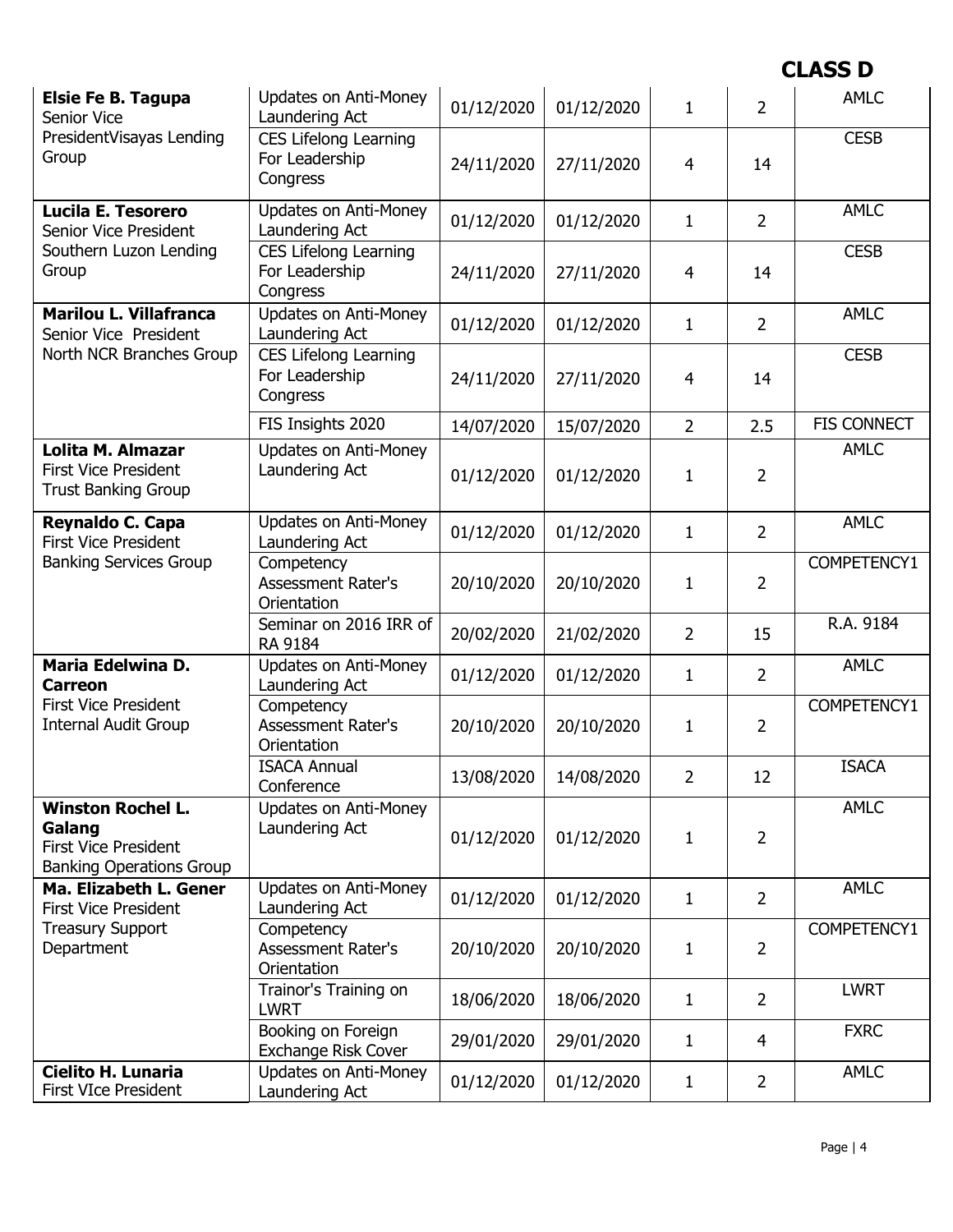| Retail and Mid-Market<br>Lending Group                                                                         | <b>CES Lifelong Learning</b><br>For Leadership<br>Congress | 24/11/2020 | 27/11/2020 | 4              | 14             | <b>CESB</b>        |
|----------------------------------------------------------------------------------------------------------------|------------------------------------------------------------|------------|------------|----------------|----------------|--------------------|
| Dina Melanie R. Madrid<br><b>First Vice President</b>                                                          | <b>Updates on Anti-Money</b><br>Laundering Act             | 01/12/2020 | 01/12/2020 | 1              | $\overline{2}$ | <b>AMLC</b>        |
| Facilities & Procurement<br>Services Group                                                                     | <b>CES Lifelong Learning</b><br>For Leadership<br>Congress | 24/11/2020 | 27/11/2020 | 4              | 14             | <b>CESB</b>        |
|                                                                                                                | Competency<br><b>Assessment Rater's</b><br>Orientation     | 20/10/2020 | 20/10/2020 | 1              | $\overline{2}$ | COMPETENCY1        |
|                                                                                                                | Seminar on 2016 IRR of<br>RA 9184                          | 20/02/2020 | 21/02/2020 | $\overline{2}$ | 15             | R.A. 9184          |
| <b>Noel B. Marquez</b><br><b>First Vice President</b><br>Legal Services Group                                  | <b>Updates on Anti-Money</b><br>Laundering Act             | 01/12/2020 | 01/12/2020 | 1              | 2              | <b>AMLC</b>        |
| <b>Randolph L. Montesa</b><br><b>First Vice President</b>                                                      | <b>Updates on Anti-Money</b><br>Laundering Act             | 01/12/2020 | 01/12/2020 | $\mathbf{1}$   | $\overline{2}$ | <b>AMLC</b>        |
| Card and Electronic<br><b>Banking Group</b>                                                                    | FIS Insights 2020                                          | 14/07/2020 | 15/07/2020 | $\overline{2}$ | 2.5            | <b>FIS CONNECT</b> |
| <b>Elcid C. Pangilinan</b><br><b>First Vice President</b><br>Strategy and Knowledge<br><b>Management Group</b> | <b>Updates on Anti-Money</b><br>Laundering Act             | 01/12/2020 | 01/12/2020 | 1              | $\overline{2}$ | <b>AMLC</b>        |
|                                                                                                                |                                                            |            |            |                |                |                    |
| <b>Emellie V. Tamayo</b><br><b>First Vice PresidentLending</b><br>Programs Management<br>Group                 | <b>Updates on Anti-Money</b><br>Laundering Act             | 01/12/2020 | 01/12/2020 | 1              | $\overline{2}$ | <b>AMLC</b>        |
| Ma. Francia O. Titar<br><b>First Vice President</b>                                                            | <b>Updates on Anti-Money</b><br>Laundering Act             | 01/12/2020 | 01/12/2020 | 1              | $\overline{2}$ | <b>AMLC</b>        |
| <b>Financial Markets Group</b>                                                                                 | Competency<br><b>Assessment Rater's</b><br>Orientation     | 20/10/2020 | 20/10/2020 | 1              | 2              | COMPETENCY1        |
|                                                                                                                | Booking on Foreign<br><b>Exchange Risk Cover</b>           | 29/01/2020 | 29/01/2020 | 1              | 4              | <b>FXRC</b>        |
| Joselito B. Vallada<br><b>First Vice President</b>                                                             | <b>Updates on Anti-Money</b><br>Laundering Act             | 01/12/2020 | 01/12/2020 | 1              | $\overline{2}$ | <b>AMLC</b>        |
| Human Resource<br><b>Management Group</b>                                                                      | Competency<br><b>Assessment Rater's</b><br>Orientation     | 20/10/2020 | 20/10/2020 | 1              | $\overline{2}$ | COMPETENCY1        |
|                                                                                                                | Web: Public Sector<br>Leaders and HR Forum                 | 10/09/2020 | 10/09/2020 | 1              | $\overline{7}$ | CSC <sub>8</sub>   |
|                                                                                                                | Web:Rapid Resilience<br>For Leaders & Teams                | 14/08/2020 | 14/08/2020 | 1              | 2.5            | <b>PAULRUIZ</b>    |
| <b>Rosanna F. Berones</b><br><b>Vice President</b>                                                             | <b>Updates on Anti-Money</b><br>Laundering Act             | 01/12/2020 | 01/12/2020 | 1              | $\overline{2}$ | <b>AMLC</b>        |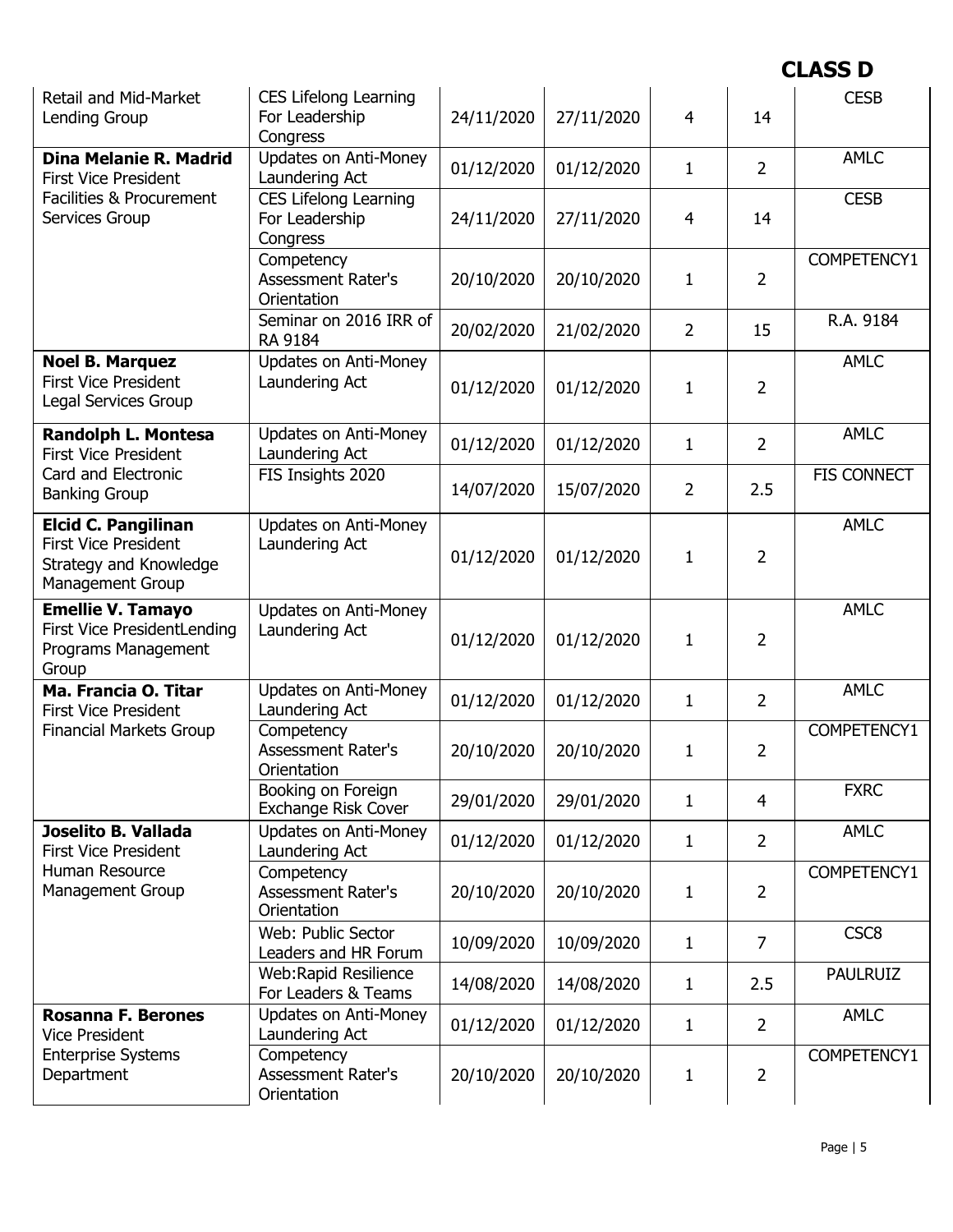| <b>Maria Aurora R. Bocato</b>                    | <b>Updates on Anti-Money</b>                       | 01/12/2020 | 01/12/2020 | $\mathbf{1}$   | 2              | <b>AMLC</b>         |
|--------------------------------------------------|----------------------------------------------------|------------|------------|----------------|----------------|---------------------|
| <b>Vice President</b><br>Credit Risk Management  | Laundering Act<br>Competency                       |            |            |                |                | COMPETENCY1         |
| Department                                       | Assessment Rater's                                 | 22/10/2020 | 22/10/2020 | $\mathbf{1}$   | $\overline{2}$ |                     |
|                                                  | Orientation                                        |            |            |                |                |                     |
| <b>Emma M. Brosas</b>                            | <b>Asset Liability</b>                             |            |            |                | $\overline{2}$ | ASSET/LIABIL        |
| <b>Vice President</b>                            | Management                                         | 14/08/2020 | 14/08/2020 | $\mathbf{1}$   |                |                     |
| Corporate Banking                                | Trainors' Training on                              |            |            |                |                | <b>ADLS Program</b> |
| Department I                                     | <b>Basic Credit</b>                                | 27/02/2020 | 28/02/2020 | $\overline{2}$ | 18             |                     |
|                                                  | Management                                         |            |            |                |                | <b>AMLC</b>         |
| <b>Cesar S. Cabañes</b><br><b>Vice President</b> | <b>Updates on Anti-Money</b><br>Laundering Act     | 01/12/2020 | 01/12/2020 | $\mathbf{1}$   | $\overline{2}$ |                     |
| <b>Banking Legal Services</b>                    | Competency                                         |            |            |                |                | COMPETENCY1         |
| Department                                       | <b>Assessment Rater's</b>                          | 20/10/2020 | 20/10/2020 | 1              | 2              |                     |
|                                                  | Orientation                                        |            |            |                |                |                     |
|                                                  | IT Briefing For                                    |            |            |                |                | IT BRIEFING2        |
|                                                  | <b>Executives</b>                                  | 14/09/2020 | 16/09/2020 | $\overline{3}$ | 9              |                     |
| Marietta B. Cajuguiran                           | <b>Updates on Anti-Money</b>                       | 01/12/2020 | 01/12/2020 | $\mathbf{1}$   | $\overline{2}$ | <b>AMLC</b>         |
| <b>Vice President</b>                            | Laundering Act                                     |            |            |                |                |                     |
| Corporate Banking Group                          | Competency                                         |            |            |                |                | COMPETENCY1         |
|                                                  | Assessment Rater's                                 | 20/10/2020 | 20/10/2020 | $\mathbf{1}$   | $\overline{2}$ |                     |
|                                                  | Orientation                                        |            |            |                |                |                     |
|                                                  | Trainors' Training on<br><b>Basic Credit</b>       | 27/02/2020 | 28/02/2020 | $\overline{2}$ | 18             | <b>ADLS Program</b> |
|                                                  | Management                                         |            |            |                |                |                     |
| Vivian M. Cañonero                               | Updates on Anti-Money                              |            |            |                |                | <b>AMLC</b>         |
| <b>VIce President</b>                            | Laundering Act                                     | 01/12/2020 | 01/12/2020 | $\mathbf{1}$   | $\overline{2}$ |                     |
| Corporate Affairs Group                          | Competency                                         |            |            |                |                | COMPETENCY1         |
|                                                  | <b>Assessment Rater's</b>                          | 20/10/2020 | 20/10/2020 | $\mathbf{1}$   | 2              |                     |
|                                                  | Orientation                                        |            |            |                |                |                     |
|                                                  | Strategic                                          |            |            |                |                | <b>STRAT COMM</b>   |
|                                                  | Communication                                      | 28/01/2020 | 29/01/2020 | $\overline{2}$ | 16             |                     |
|                                                  | Planning Workshop                                  |            |            |                |                |                     |
|                                                  | <b>Business Continuity Mgt</b><br>Awareness (LEAP) | 15/01/2020 | 15/01/2020 | 1              | 4              | <b>ORMD</b>         |
| <b>Marjorie R. Cortez</b>                        | Competency                                         |            |            |                |                | COMPETENCY1         |
| <b>Vice President</b>                            | Assessment Rater's                                 |            |            |                |                |                     |
| <b>Operational Risk</b>                          | Orientation                                        | 20/10/2020 | 20/10/2020 | 1              | 2              |                     |
| Management Department                            |                                                    |            |            |                |                |                     |
| <b>Arthur E. Dalampan</b>                        | <b>Updates on Anti-Money</b>                       | 01/12/2020 | 01/12/2020 | $\mathbf{1}$   | $\overline{2}$ | <b>AMLC</b>         |
| <b>Vice President</b>                            | Laundering Act                                     |            |            |                |                |                     |
| <b>Electronic Banking Systems</b>                | Competency                                         |            |            |                |                | COMPETENCY1         |
| Department                                       | <b>Assessment Rater's</b>                          | 20/10/2020 | 20/10/2020 | 1              | 2              |                     |
|                                                  | Orientation                                        |            |            |                |                |                     |
| <b>Grace Ofelia Lovely V.</b>                    | <b>Updates on Anti-Money</b><br>Laundering Act     | 01/12/2020 | 01/12/2020 | $\mathbf{1}$   | $\overline{2}$ | <b>AMLC</b>         |
| <b>Dayo</b><br><b>Vice President</b>             | Competency                                         |            |            |                |                | COMPETENCY1         |
| <b>Retail Banking Systems</b>                    | <b>Assessment Rater's</b>                          | 20/10/2020 | 20/10/2020 | $\mathbf{1}$   | 2              |                     |
| Department                                       | Orientation                                        |            |            |                |                |                     |
| Pacifico C. De Paz, Jr.                          | <b>Updates on Anti-Money</b>                       |            |            |                |                | <b>AMLC</b>         |
| <b>Vice President</b>                            | Laundering Act                                     | 01/12/2020 | 01/12/2020 | $\mathbf{1}$   | $\overline{2}$ |                     |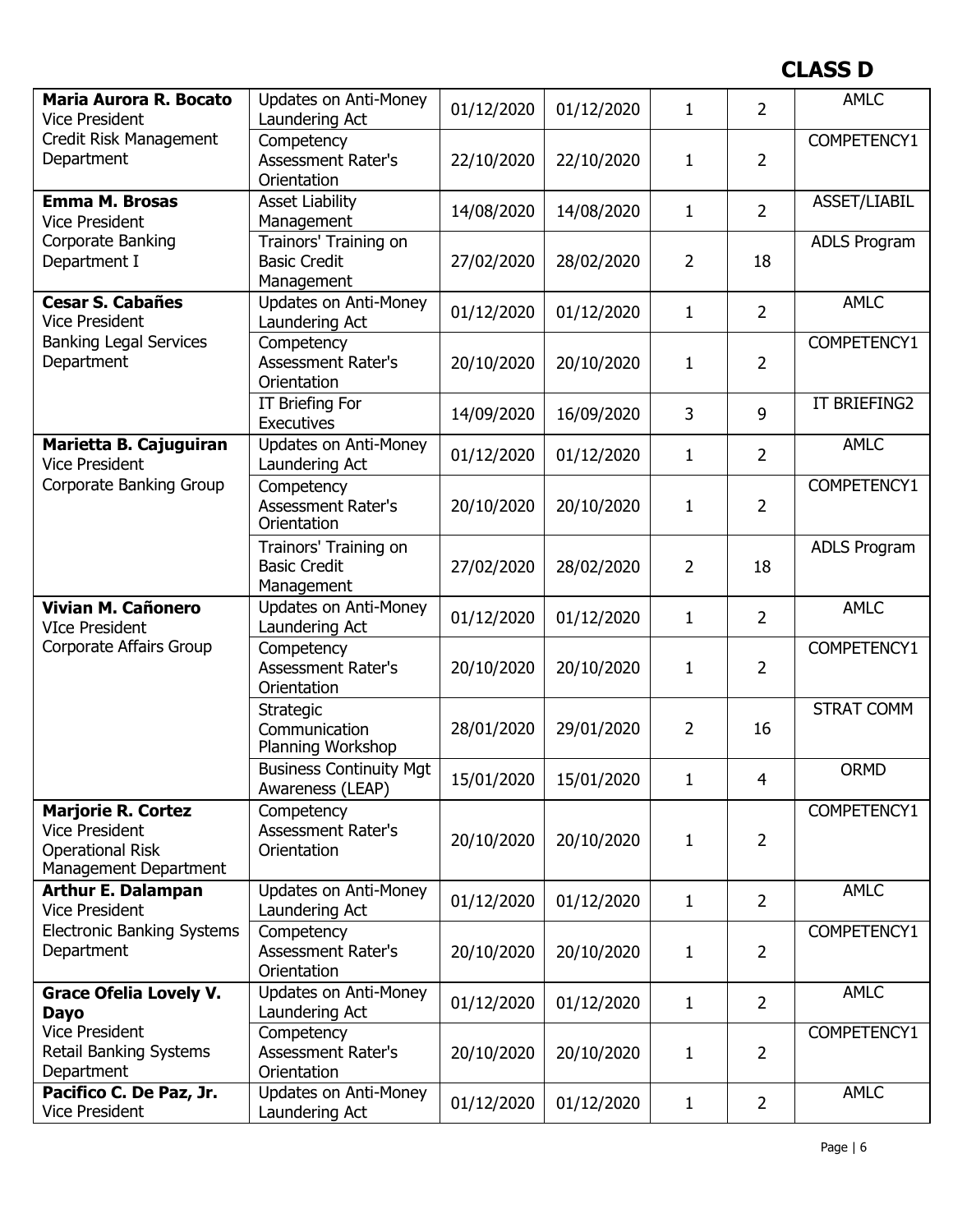| <b>Electronic Products</b><br>Department                                                 | Competency<br><b>Assessment Rater's</b><br>Orientation | 20/10/2020 | 20/10/2020 | $\mathbf{1}$   | 2              | COMPETENCY1       |
|------------------------------------------------------------------------------------------|--------------------------------------------------------|------------|------------|----------------|----------------|-------------------|
| <b>Emmanuel G. Dimaano</b><br><b>Vice President</b>                                      | <b>Updates on Anti-Money</b><br>Laundering Act         | 01/12/2020 | 01/12/2020 | $\mathbf{1}$   | $\overline{2}$ | <b>AMLC</b>       |
| <b>Capital Markets Trading</b><br>Department                                             | Competency<br><b>Assessment Rater's</b><br>Orientation | 20/10/2020 | 20/10/2020 | $\mathbf{1}$   | $\overline{2}$ | COMPETENCY1       |
|                                                                                          | <b>FMAP Annual</b><br>Convention                       | 28/02/2020 | 01/03/2020 | 3              | 24             | <b>FMAP 2010</b>  |
| <b>Emmanuel G.</b><br>Hio, Jr.                                                           | <b>Updates on Anti-Money</b><br>Laundering Act         | 01/12/2020 | 01/12/2020 | $\mathbf{1}$   | $\overline{2}$ | <b>AMLC</b>       |
| <b>Vice President</b><br>Organization Development                                        | PSTD 45th National<br>Convention                       | 16/11/2020 | 18/11/2020 | 3              | 15             | PSTD <sub>7</sub> |
| Department                                                                               | Learning<br>Session: Essential<br>Leadrshp Skills      | 01/10/2020 | 01/10/2020 | $\mathbf{1}$   | 2              | <b>ELS</b>        |
|                                                                                          | Web:Rapid Resilience<br>For Leaders & Teams            | 14/08/2020 | 14/08/2020 | $\mathbf{1}$   | 2.5            | <b>PAULRUIZ</b>   |
|                                                                                          | Seminar on 2016 IRR of<br>RA 9184                      | 20/02/2020 | 21/02/2020 | $\overline{2}$ | 15             | R.A. 9184         |
| <b>Esperanza N. Martinez</b><br><b>Vice President</b><br><b>Public Sector Department</b> | Seminar on 2016 IRR of<br>RA 9184                      | 20/02/2020 | 21/02/2020 | $\overline{2}$ | 15             | R.A. 9184         |
| Adelfa R. Masacupan<br>Vice President                                                    | <b>Updates on Anti-Money</b><br>Laundering Act         | 01/12/2020 | 01/12/2020 | $\mathbf{1}$   | $\overline{2}$ | <b>AMLC</b>       |
| Asset and Liability<br><b>Management Group</b>                                           | Competency<br>Assessment Rater's<br>Orientation        | 20/10/2020 | 20/10/2020 | $\mathbf{1}$   | $\overline{2}$ | COMPETENCY1       |
|                                                                                          | <b>Economic Outlook For</b><br>4Q 2020 Onwards         | 27/08/2020 |            |                |                | ACI PH            |
|                                                                                          |                                                        |            | 27/08/2020 | $\mathbf{1}$   | 3              |                   |
|                                                                                          | Intraday Liquidity                                     | 13/02/2020 | 13/02/2020 | $\mathbf{1}$   | 3              | <b>LIQUIDITY</b>  |
| <b>Merceditas N.</b><br><b>Oliva</b>                                                     | Updates on Anti-Money<br>Laundering Act                | 01/12/2020 | 01/12/2020 | $\mathbf{1}$   | 2              | AMLC              |
| <b>Vice President</b><br><b>Financial Accounting</b><br>Department                       | Competency<br><b>Assessment Rater's</b><br>Orientation | 20/10/2020 | 20/10/2020 | $\mathbf{1}$   | $\overline{2}$ | COMPETENCY1       |
| Myra-Lyn S. Peñalosa<br><b>Corporate Secretary</b>                                       | <b>Updates on Anti-Money</b><br>Laundering Act         | 01/12/2020 | 01/12/2020 | $\mathbf{1}$   | $\overline{2}$ | <b>AMLC</b>       |
| Office of the Corporate<br>Secretary                                                     | <b>Related Party</b><br><b>Transactions</b>            | 23/10/2020 | 23/10/2020 | $\mathbf{1}$   | 3              | BAIPHIL29         |
|                                                                                          | Competency<br><b>Assessment Rater's</b><br>Orientation | 20/10/2020 | 20/10/2020 | $\mathbf{1}$   | $\overline{2}$ | COMPETENCY1       |
|                                                                                          | Code of Conduct (LEAP)                                 | 24/02/2020 | 24/02/2020 | $\mathbf{1}$   | $\overline{4}$ | <b>ERD</b>        |